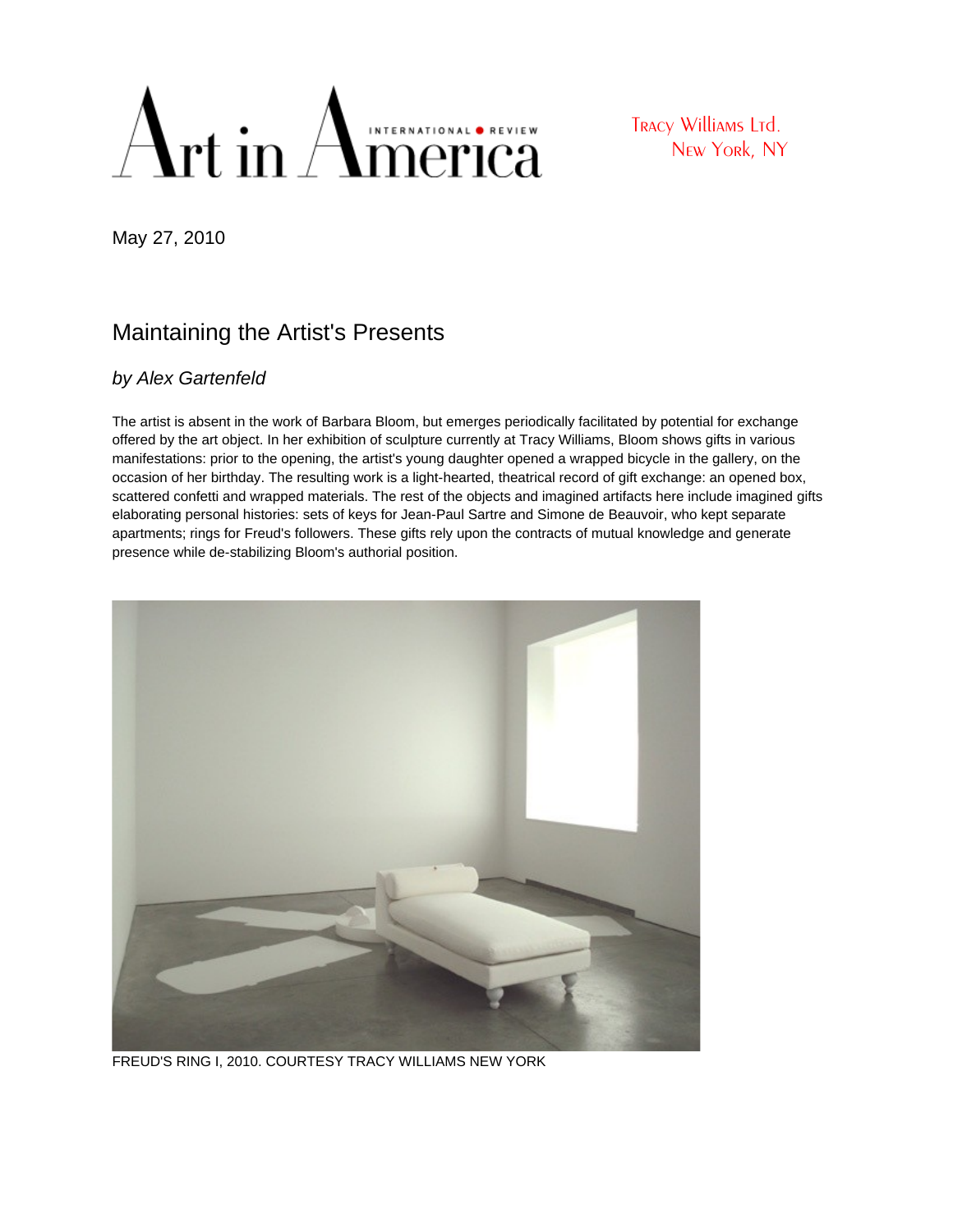Gift economies are awash with discourse about the powers structures initiated by gift-giving. Bloom says she's interested in the gift instead "as being an ambassador of meaning or feeling that travels." That beauty resides in the details is a cliché, and a point of resistance to structural analyses of social rituals. "I'm attracted to the enormous, important matters of life that take place on a small, everyday scale," Bloom said in a 1996 interview with Kiki Smith. "But if you give them a small experience which is somehow confusing or profound, but in the realm of their own world, then it doesn't have to be translated, it's already there."

ALEX GARTENFELD: The exhibition is called "Presents," and indeed, all the works are gifts, real and imagined. But obviously, these are not takeaways for the visiting audience. Why did you isolate the gift as a mode of communication?

BARBARA BLOOM: If I make an artwork, I don't really know who my audience is. I can imagine an ideal audience, but that's all. Making or giving gifts and making or giving artworks, the reception of the objects slides on a continuum. On one side, the most subtle and intimate information about an object is shared; on the other is the lowest common denominator, for general understanding.

GARTENFELD: In the release text, these gifts are presented in a list. Was this intended to function as a categorization, or a structural classification of "types" of gifts: a ring, "an equal exchange...," charity, etc.?

BLOOM: The works here aren't really classified so much as chosen as types. There are all kinds of gifts that I didn't think of when I was writing the text for the release. I'm really more interested in how we know what we know about an object, how is that information transferred. It's about different forms of address—the very, very personal and the historic, the romantic, the tragic-romantic and the intellectual-romantic and...

GARTENFELD: Classification seems to re-appear, even as you discuss them here. I only bring up the subject a second time because I wonder if there is an attempt here to handle, or understand these "types" of gift exchange, or to relinquish control by manifesting them.

BLOOM: I'm just classifying them as I talk to you. There are, however, different aspects of each object. And I wanted there to be enough different forms of thinking about that moment of giving something to somebody. Like in a symphony, in an exhibition you want to have enough voices so that it becomes rich, and there are enough ricocheting ideas to begin to have meaning and relation.

GARTENFELD: In front of the entrance to the gallery you've installed a gift to your nine-year-old daughter. This is the only work in the show that involves a performative aspect—that is, which requires the presence of the peoples involved.

BLOOM: I got my daughter MaHong the hippest, most tricked-out bike you can get. She came out the Saturday before the opening, her birthday, and she opened it in the gallery. She made a little bit of mess. So much of my work until recent years was based on intrinsic absence. It traced things. And having a kid, you are inevitably more involved with presence. The show is a celebration of being here.



GARTENFELD: An exchange of gifts between Jean-Paul Sartre and Simone de Beauvoir (An existential Gift of the Magi), 2010, (pictured left, courtesy Tracy Williams) is interesting on that account, because it imagines the gift of keys between the two figures, who famously never shared an apartment. What role does the object play in that case?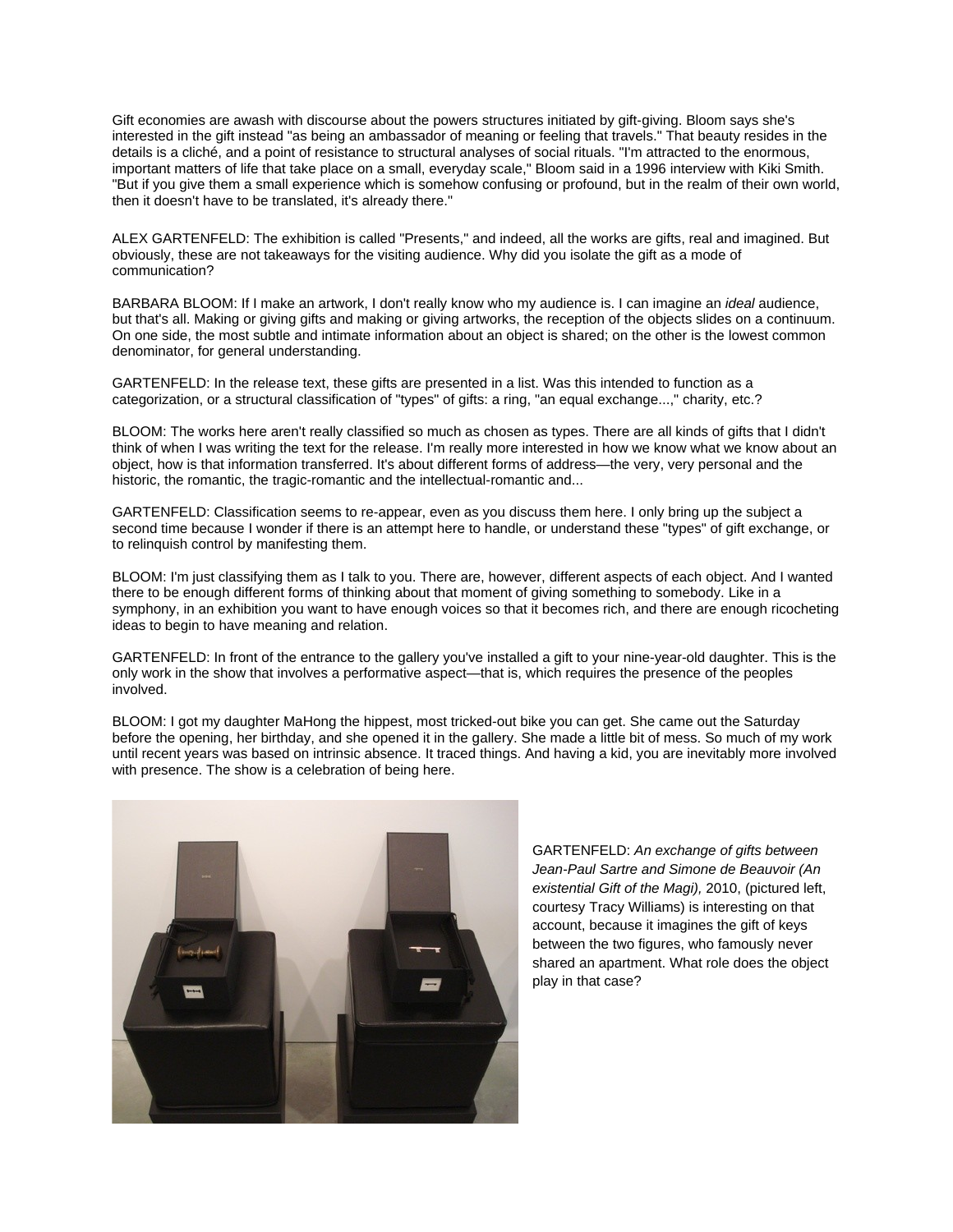BLOOM: Sartre went to Berlin and had an apartment there. Bruno Latour devoted an entire text to the keys of Berlin, which are very particular because the door tells you that it has to remain closed and locked in order for you to be able to retrieve your key. The object tells you what it has to do. I remember the first time I had to deal with the key: When I had a DAAD in the 1980s, they gave me the key and it was this incredibly, strange beautiful thing. I remember standing at the door of my new apartment for an hour and a half until I figured it out... Anyway, so Sartre gives her that one. Supposedly, Simone de Beauvoir was friends with the carpenter who built Duchamp's double door, and which inspired the frame for *Etant Donne* and so she gave Sartre a portable version of the door that opens and closes.

GARTENFELD: The work's subtitle alludes to The Gift of the Magi, the story of the couple in which the wife gives up what the husband prized, and vise versa. Is that an element of your interpretation of the story of Sartre and de Beauvoir?

BLOOM: It's more that each had in their libraries copy of that book. And for me, there is always an autobiographical element to the work. My husband and I live in a house where we actually have two apartments. People are always asking if we're going to break it through and join the apartments. No, never. We have two different types of living messy and neat [LAUGHS]. But that piece began because I wanted to create a gift exchange between the two of them, because they had such a complex love-life, and life together.

GARTENFELD: There are a number of offerings throughout the show, which struck me because offerings could be compared to gifts as representations. Additionally, the Buddhist offerings you're showing here are paper effigies.

BLOOM: There are the shoes and the birdcage [both titled Offerings (Spirit Money), 2010, detail left], which Buddhist offerings. They are not effigies, they are offerings. There is a whole tradition—not only in Buddhism but also in Hinduism—of giving objects, money, food, offerings of things that people in this lifetime enjoyed, so they can be experienced in the afterlife.

GARTENFELD: There is a ritual aspect to offerings, as they are burned. There is also an element of either evaporation or alchemy in that destruction of form.

BLOOM: I don't think I will burn the, but I might ... I'm not a believer but I find that incredible beautiful that you would. The paper birdcage was an incredible labor of love that took probably longer to make than anything else so.... And that's that offering.

GARTENFELD: The theme of the secret, a type of restricted communication that is also quite generous because it creates such singular knowledge, runs through this show. In fact, there's a work that a secret, and belongs only to you.

BLOOM: It's an object for someone, but no one but me knows who it's for. It's in a very complicated knit folded box: It has invisible ink, beryl, embossing... and nobody knows what's inside of it but I'm telling different things to different people. [Gallerist] Tracy [Williams] is telling different things to different people, too, because I would like it to be rumored and gossiped about.

GARTENFELD: What's the appeal of the secret? Is it the ability to reel people in, and really examine an object?

BLOOM: It's more about understanding how much of an object is circumscribed. The rumor and the gossip and the talking and the... how much that takes place in understanding what we understand about artworks. Not what you are seeing yourself but